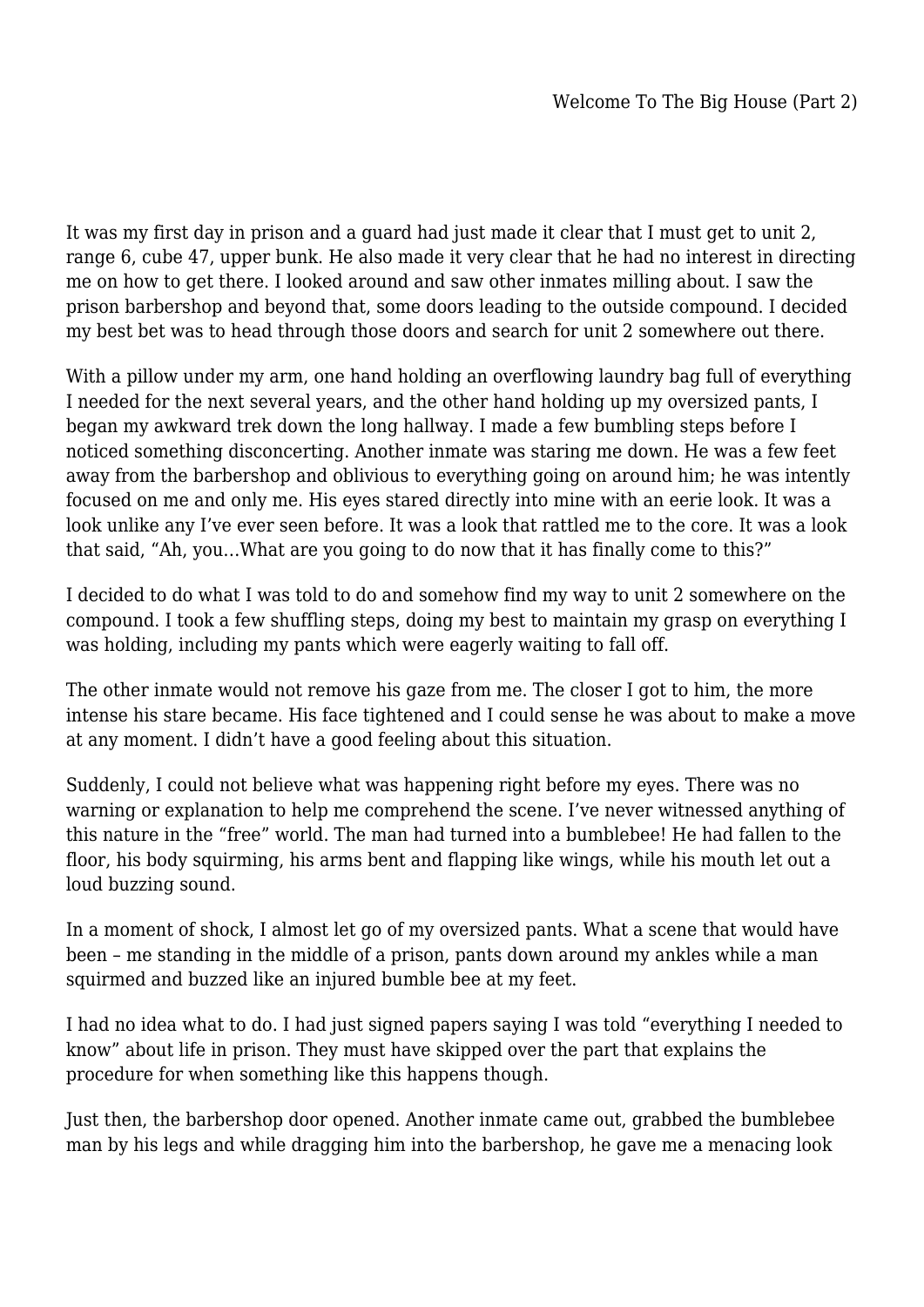that seemed to say, "Don't fuck with me."

I made a mental note to avoid all contact with that inmate moving forward.

With the bumblebee inmate now out of my way, I quickly headed for the outside doors. As I stepped through them about 50 ducks blocked my way. I took four steps forward, expecting them to clear a path. Instead, they swarmed around me from all sides, looking up as if waiting for me to offer them something to eat.

I took a quick survey around me and the first thing I noticed was a large rock to my right. It was too large to move by hand but the perfect size to sit on. It had fossils all over it; shells, plants, and tiny organisms. It reminded me of a fake rock you would find in front of a museum with a bunch of  $5<sup>th</sup>$  graders on a field trip climbing all over it, freaking out their anxious teacher. I found it rather odd that someone would place a fake rock full of fake fossils in that spot. But there it was, sitting next to me, who was standing next to 50 hungry ducks in the middle of a prison yard.

By this point, I had acknowledged that my first day in prison was not turning out at all how I expected it to. The only thing I was certain of, was that the life I had once had was now done. When you go to prison, it's as if everything you ever knew comes to an end. Any hope of an enjoyable future fades away. When you go to prison, you know your life is over.

I did eventually find my way to unit 2, range 6, cube 47 and settle into my upper bunk. About a year went by when I began to seriously search for some meaning to my incarceration. Something to let me know my life may not be over. I looked into the past with hopes of finding an answer.

I discovered that USP Lewisburg opened in 1932. It was designed by architect Alford Hopkins. Hopkins was inspired by the architectural styles of the French Renaissance. The inside of the higher security prison has an eerie look and feel to it. It came to be known as "The Big House" – a term later adopted as slang for any prison. The institution housed some noteworthy people since its construction. Some examples are Whitey Bulger (FBI most wanted crime boss in Boston), John Gotti (Boss of the Gambino family in NYC), Jimmy Hoffa (American labor union leader who "disappeared"), Robert Hansen (American serial killer), and Willie Aikens (former MLB player).

In 1991, a documentary about the institution, "Doing Time: Life inside The Big House" was nominated for an Emmy award. In 1995, a prisoner-led riot earned national attention (and much of its current notoriety). In 2009, it was designated a Special Management Unit (SMU)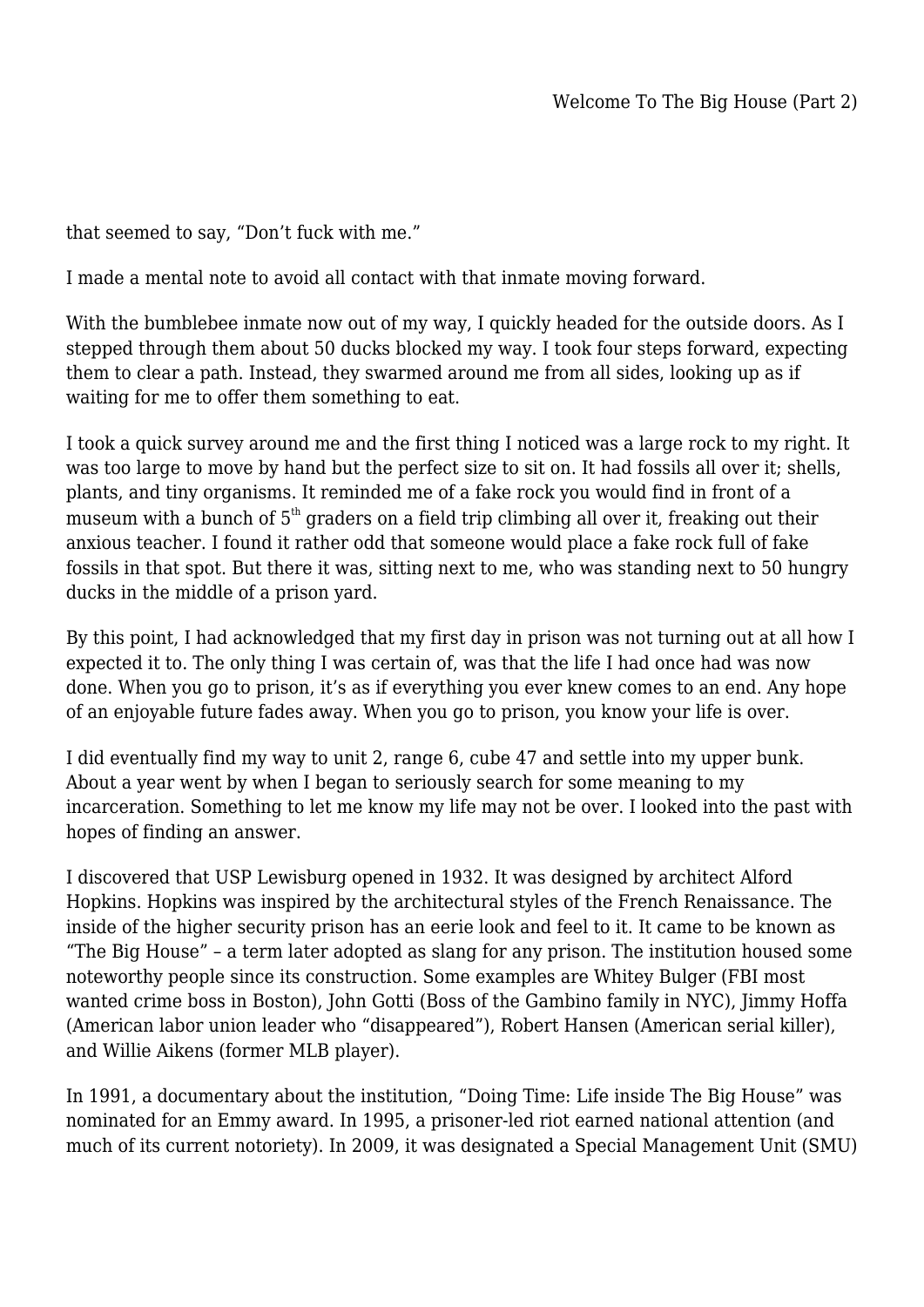intended to house the most violent and disruptive inmates in the Federal system.

Now, in 2022 it is home to some of the most troublesome members of the vicious prison gang MS13. A recent string of murders carried out by MS13 members caused every Federal prison in the country to go on lockdown for several days. There are plenty more highlights, but honestly, none of this really interested me or offered much value to my time here in the minimum security part of the prison.

It wasn't until I dug deeper into the past that I discovered something life changing about the fake fossil rock that lead me to reevaluate many of the thoughts I had on my first day.

For example, the guy who wouldn't shut up on the bench who I thought was the most annoying man I ever met; well he became my co-worker and friend. I actually looked forward to our conversations together. The inmate who I thought turned into a bumblebee actually didn't, he was just having a bad reaction to being high on deuce (synthetic K-2 that gained popularity amongst a segment of the inmate population because of its ability to go undetected on prison drug tests.) The inmate from the barber shop who grabbed the bumblebee man and gave me that menacing look ended up being my bunkie on that first day. He wasn't threatening and he was the head barber in the prison. He often gave me gifts and never once charged me for a haircut. These people were not at all as I thought on my first day of prison. I had been mistaken.

Finally, there was the discovery I made about the rock. I was completely wrong about the rock. It wasn't fake, the rock and its ancient fossils were as real as can be. This land was once submerged under a shallow sea, long before a prison ever sat on top of it. Some of the oldest fossil-bearing rock in the world has been unearthed in this area! The fossils I saw were remains of worms, shell animals, and algae masses (known as stromatolites), dating back to the Ordovician and Cambrian periods. That's 400-500 million years ago! If you're lucky, you can still find smaller rocks scattered around the compound that also have fossils in them. I spent many days of my sentence wondering what life was like back then. Back before this, or any prison existed.

Coming to understand that I was wrong about the people I saw on my first day and also wrong in thinking the fossil rock was fake, I had an even greater realization. I was also wrong to think my life was over on that first day of prison. Yeah, prison sucks and it really messes things up for you, no question about that. But, my sentence has an end date and on that day it will be my last day in this place. I will walk out of this prison, take a breath, and say to myself, "Your life is not over, you're just stepping into the next season of it."